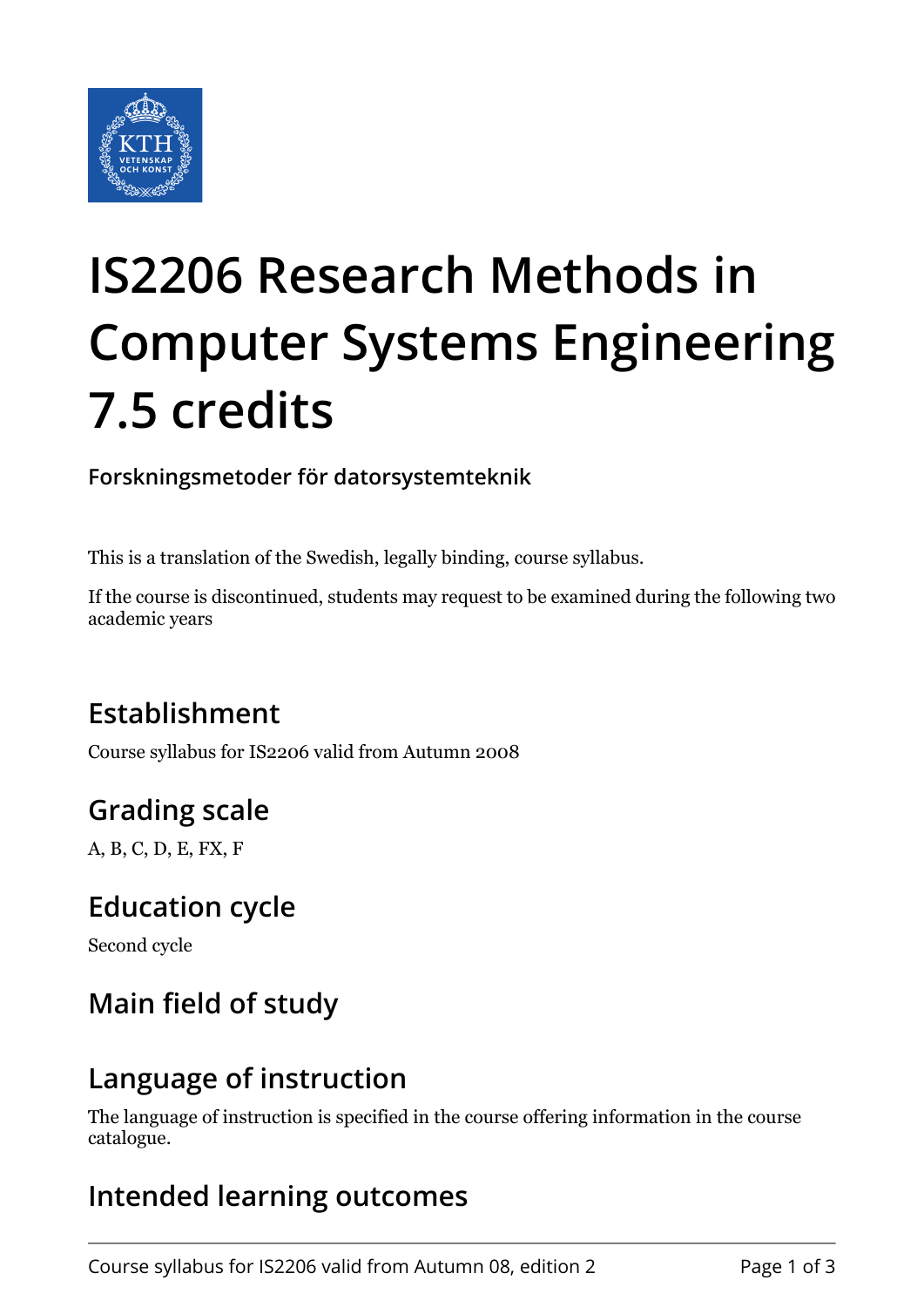The student will after this course be able to:

- **Describe** what constitutes a successful research study
- **Know about** the most important publication fora for research papers in computer systems engineering
- Search for related research in publication databases, search engines and patent databases
- **Identify** weaknesses and strengths in recent research articles in the subject
- **Generalize** results from a research paper to related research problems
- **Formulate** research problems based on a previous study
- **Formulate** a hypothesis given a research problem
- **Plan** experiment needed to support a hypothesis
- **Carry** out a literature study within the field of a research problem

#### **Course contents**

- Studies and oral presentation of a recent research paper with in the area of computer systems or computer architecture.
- What is good research and suitable research problems.
- Subject specific information search methods.
- Research ethics.
- Project with planning of a research study based on a previously studied research paper.

# **Specific prerequisites**

# **Course literature**

Research papers and other publicly available material.

# **Equipment**

Individual portable computer is needed to follow the course properly.

# **Examination**

- GRA1 Peer Review, 0.8 credits, grading scale: A, B, C, D, E, FX, F
- NÄR1 75% Presence, 0.7 credits, grading scale: P, F
- PRO1 Planning, 4.5 credits, grading scale: A, B, C, D, E, FX, F
- SEM1 Presentation, 1.5 credits, grading scale: A, B, C, D, E, FX, F

Based on recommendation from KTH's coordinator for disabilities, the examiner will decide how to adapt an examination for students with documented disability.